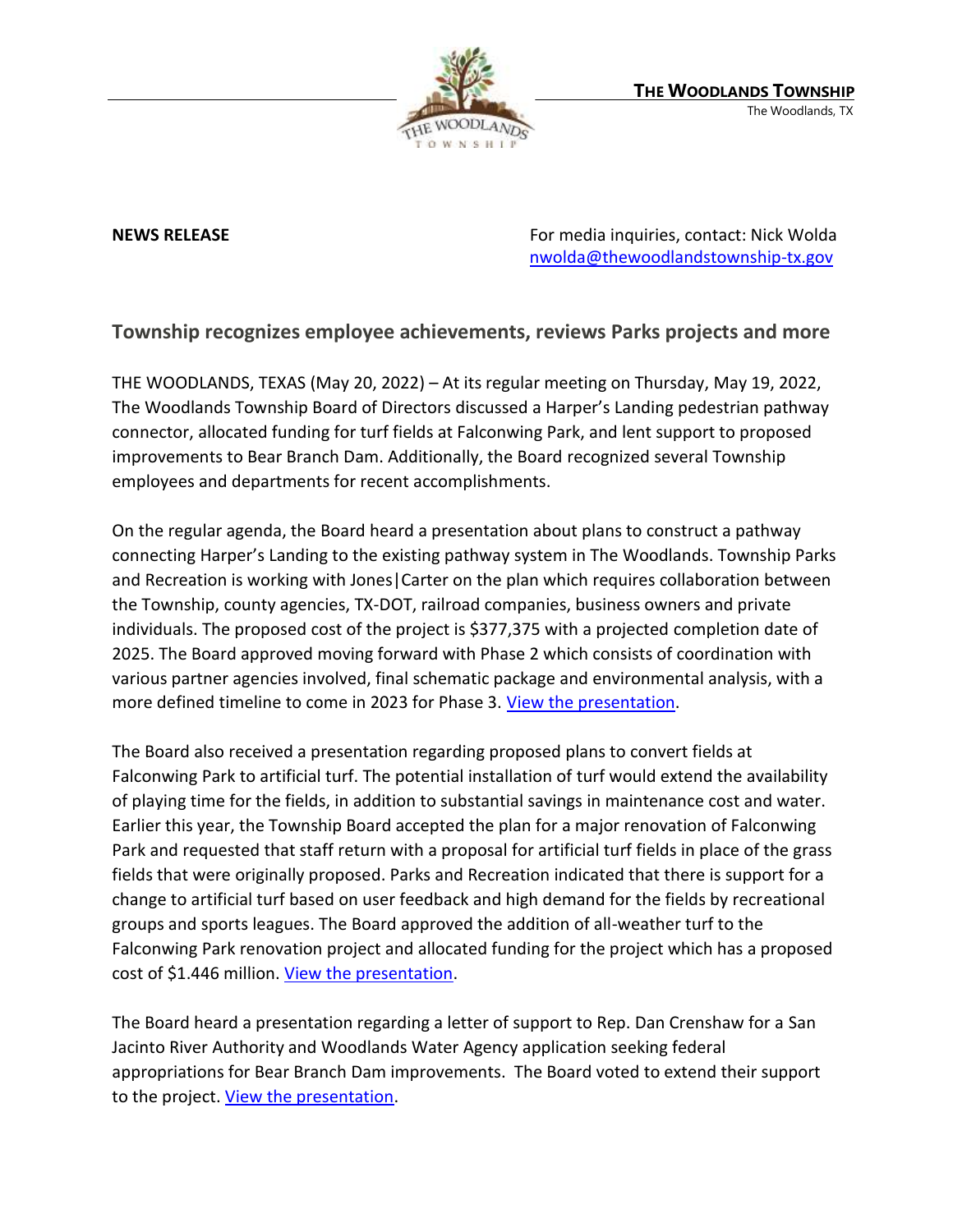

The Board also appointed Director Dr. Ann K. Snyder to The Woodlands Road Utility District No. 1 Board of Directors. The role was previously filled by Director Bob Milner.

During Board discussion on the Administrative reports for Law Enforcement and Community Policing, which were taken on the regular agenda instead of the consent agenda, the Board indicated their desire to receive regular updates from law enforcement regarding drug overdoses in The Woodlands.

The Board also designated the Director of Finance as an authorized signer on the Township's bank and investment accounts. This followed discussion with President / CEO Monique Sharp regarding the Township's current policies which provide a system of checks and balances that has resulted in pristine audit reports consistently for the Township.

Other reports and business included administrative reports for Community Services, Transportation (Park and Ride and Trolley System), and The Woodlands Fire Department, along with an award of bid for security guard services for Park and Ride facilities, an amendment to streetscape maintenance services with Brightview, and the purchase for replacement of Firefighter Bailout Systems. The Board also approved the minutes of the April 21, 2022, Regular Meeting and the April 27, 2022, Regular Meeting.

As part of the President / CEO's report, the Board honored members of The Woodlands Fire Department who recently attained Urban Search and Rescue certifications from Texas A&M: Lt. Chris Mitcham, Driver/Operator Gerard van der Werff, Driver/Operator Chris Evans, Firefighter Kevin Wiens and Firefighter Triston Whitehead. Only 225 individuals hold this certification in the nation and nine of those are firefighters with The Woodlands Fire Department.

The Board also recognized the Township Environmental Services team for recently winning the 2022 Outstanding Public Education and Outreach Award by Keep Texas Beautiful for The Township's Recycle Right program. The program, launched in 2020, has reduced contamination of curbside recyclables by 30 percent (24.5 percent in 2019 to 17.2 percent in 2021).

Members of the public addressed the Board at the beginning of the meeting. The Woodlands Township Board Meetings may be attended in person, watched live online or viewed later via recording at [www.thewoodlandstownship-tx.gov/meetingvideos](http://www.thewoodlandstownship-tx.gov/meetingvideos). The agenda and attachments may be viewed at [https://www.thewoodlandstownship-tx.gov/991/Agendas-Minutes-and-](https://www.thewoodlandstownship-tx.gov/991/Agendas-Minutes-and-More)[More.](https://www.thewoodlandstownship-tx.gov/991/Agendas-Minutes-and-More)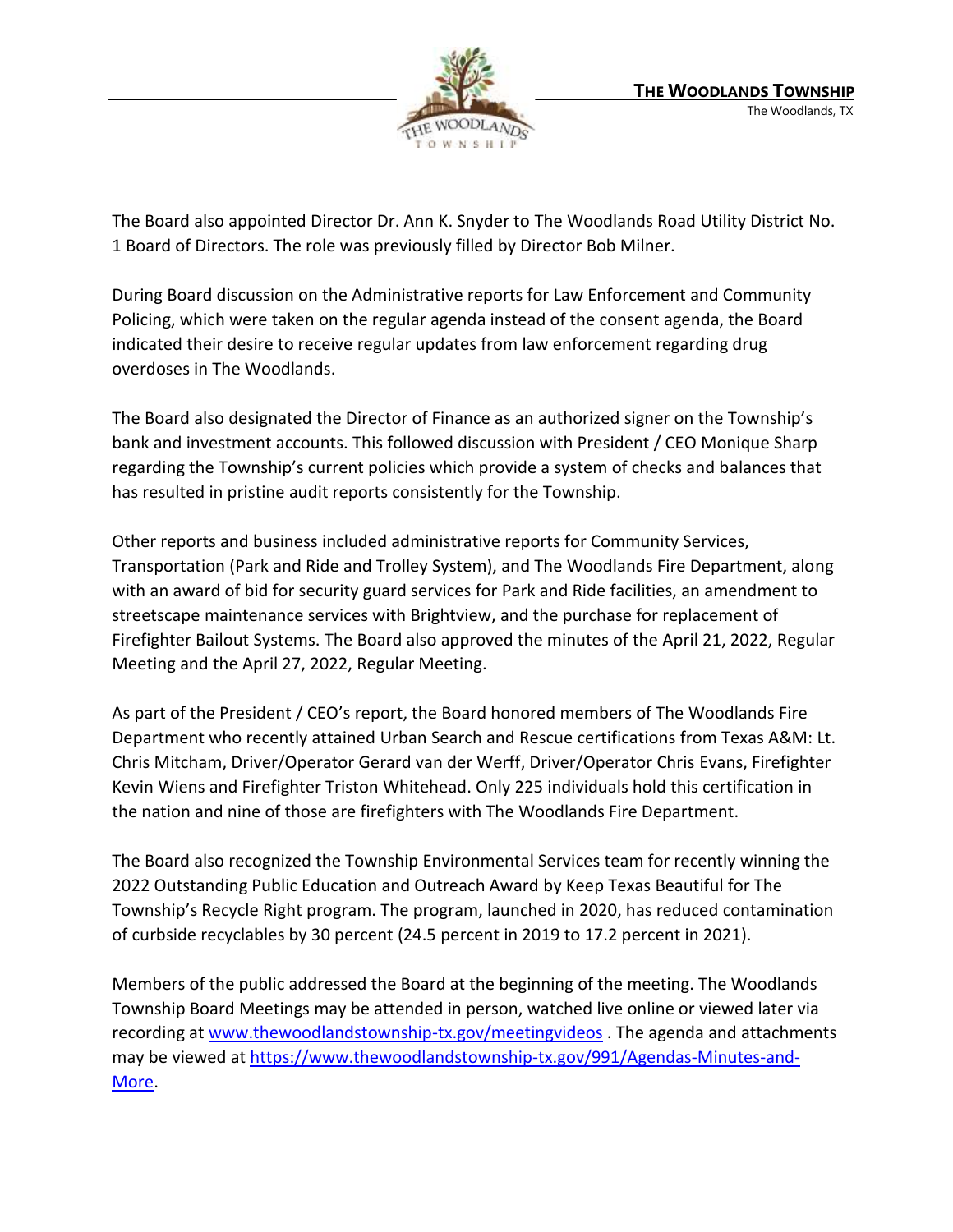



*The Woodlands Township Board of Directors recognized members of The Woodlands Fire Department who obtained their Urban Search and Rescue Certification. From left, The Woodlands Fire Chief Palmer Buck, Director Jason J. Nelson, Secretary Dr. Shelley Sekula-Gibbs, Firefighter Triston Whitehead, Driver/Operator Gerard van der Werff, Driver/Operator Chris Evan*s*, Vice Chairman Bruce Rieser, Director Dr. Ann K. Snyder and Director John Anthony Brown.*